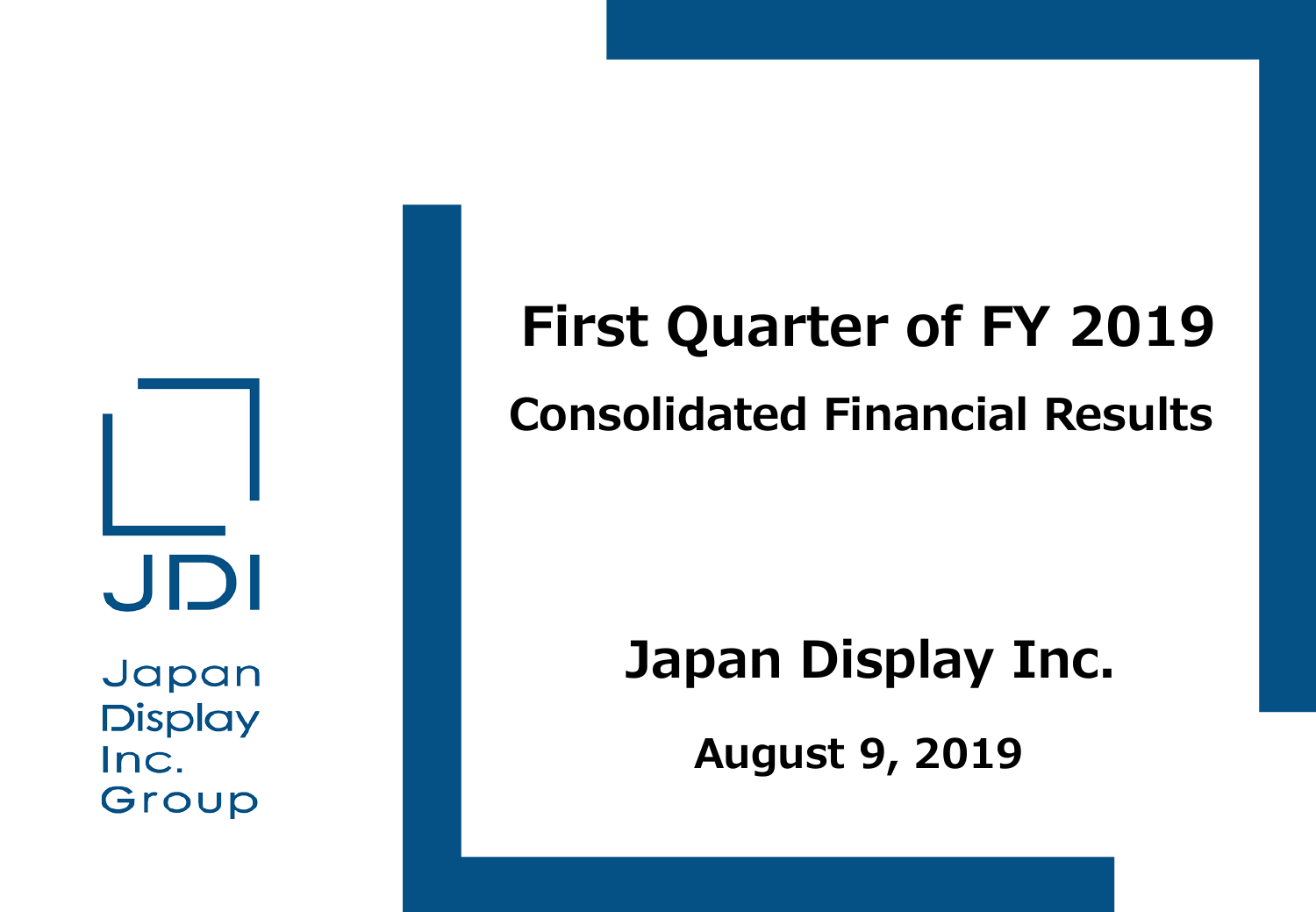### Summary of 1Q-FY19

- Q1 sales were only ¥90.4bn yen due to a continued severe competitive environment, customer inventory adjustments and reduced demand seen as the result of US-China trade tensions.
- Behind the operating loss of ¥27.5bn was a worse cost ratio due to a decline in sales and a decline in plant utilization stemming from less demand. (In the 1H of FY18, plant utilization was high due to production brought forward in anticipation of a large increase in 2H demand, which had a positive effect on operating income.)
- Equity-method investment loss of ¥2.03bn related to JOLED (non-operating expenses). In view of customer demand trends, ¥51.7bn in business structural improvement expenses was recorded as an extraordinary loss, incl. an impairment loss of ¥51.4bn on assets related to the Hakusan Plant.
- Due to these factors, at the end of the Q1 liabilities exceeded assets (minus ¥77.2bn yen).

|         | <b>Net</b><br>sales | Operating<br>income | Ordinary<br>income | <b>Net</b><br>income | Dep. &<br>Amort. | <b>R&amp;D</b><br>expense | FX rate<br>$(\frac{4}{US\$ ) |
|---------|---------------------|---------------------|--------------------|----------------------|------------------|---------------------------|------------------------------|
| Q1-FY19 | 90.4                | (27.5)              | (31.6)             | (83.3)               | 7.5              | 2.8                       | 109.9                        |
| Q4-FY18 | 171.3               | (20.4)              | (24.4)             | (98.6)               | 11.4             | 4.8                       | 110.2                        |
| Q1-FY18 | 103.3               | (9.8)               | (12.7)             | (1.8)                | 12.1             | 4.1                       | 109.1                        |

(Billion yen)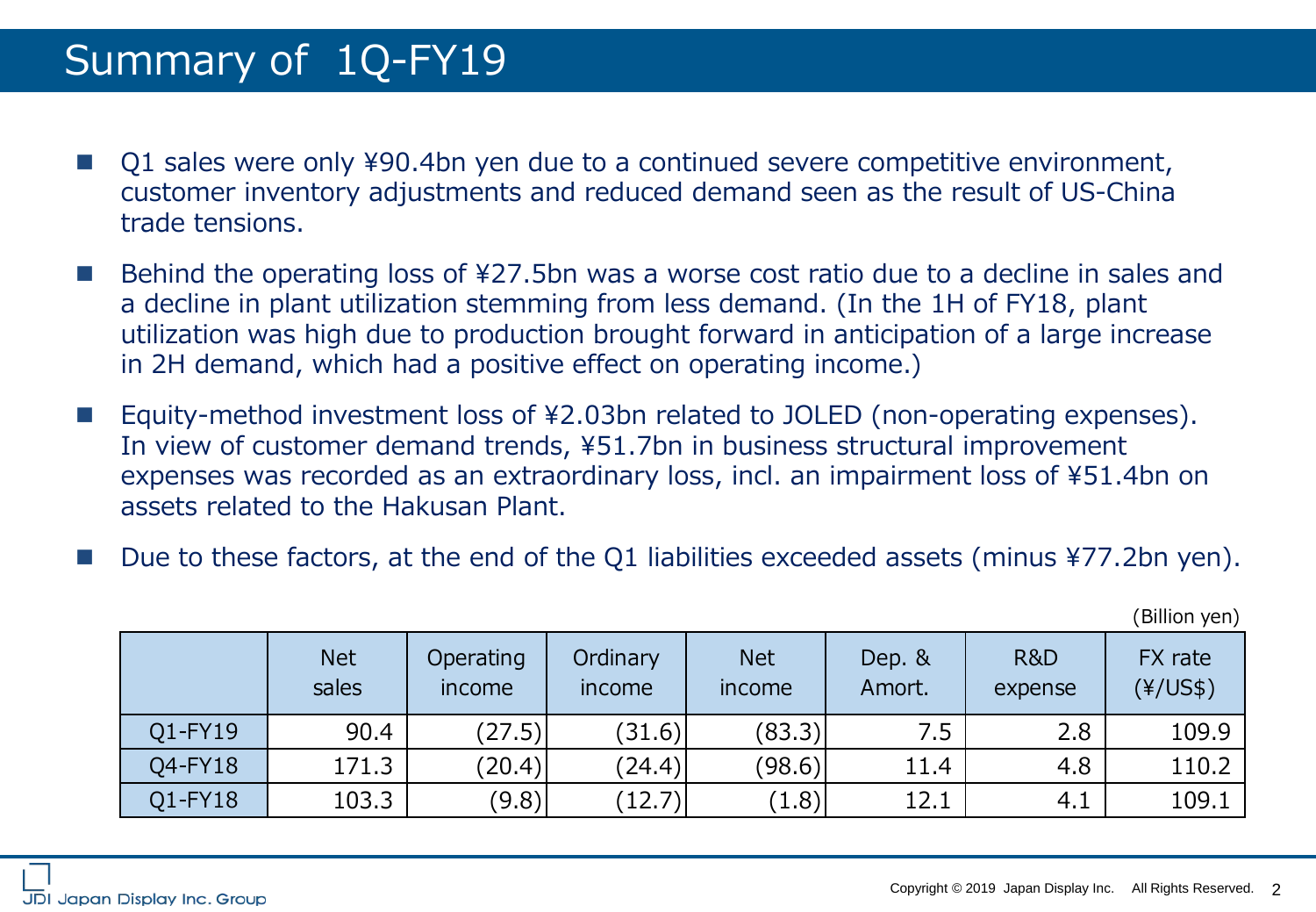## Quarterly Sales by Region & Business Category

#### **■ Mobile**

- Sales down sharply QoQ in Q1 due to reduced demand for smartphone displays, considered to be the result of customer inventory adjustments and US-China trade tensions.
- JDI decides to downsize the mobile business due to no prospect of a significant recovery in future demand (announced June 12)

#### **Automotive**

- Car sales continue to fall YoY in Q1, led by China, but also in US /Europe, so JDI sales also fell.
- The same trend continues in Q2, but improvement looks possible from Q3 onward.

#### **Non-mobile**

- Lower sales for high-end notebook PCs in Q1 due to US-China trade tensions; DSC also weak.
- Focus on launching new businesses from 2H.

#### **Sales Status Quarterly Sales Development**

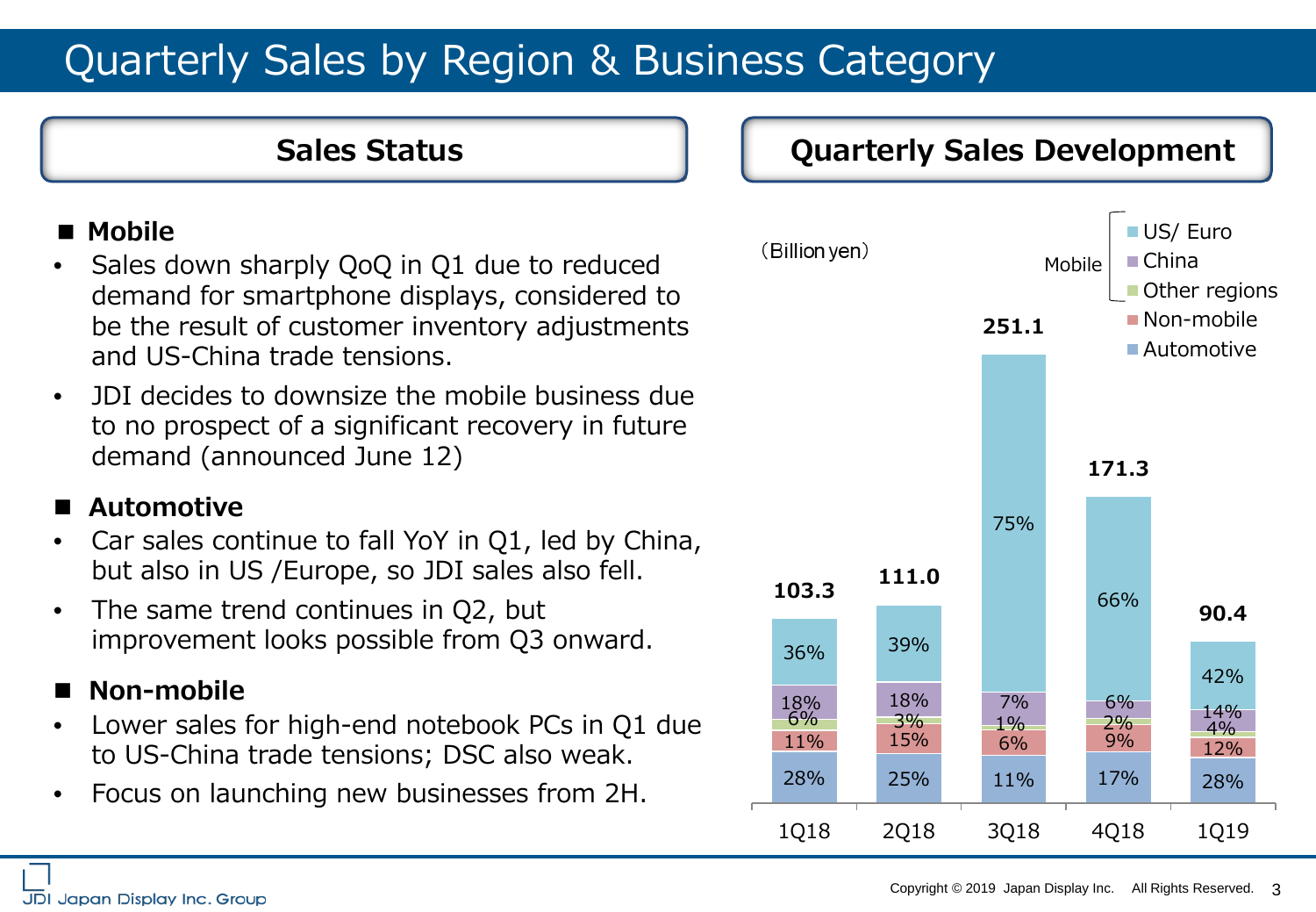### 1Q-FY19 Operating Results

|                                                           |                    |                    |                 |         |                    |          | $\sum_{i=1}^{n}$ |
|-----------------------------------------------------------|--------------------|--------------------|-----------------|---------|--------------------|----------|------------------|
|                                                           | <b>Q1-FY19</b>     | $Q1$ -FY18         | YoY Chg.        |         | Q4-FY18            | QoQ Chg. |                  |
| Net sales                                                 | 90.4               | 103.3              | $(12.9) -12.5%$ |         | 171.3              |          | $(80.9) -47.2%$  |
| Cost of sales                                             | 107.7              | 102.1              | $+5.6$          | $+5.5%$ | 178.9              |          | $(71.3) -39.8%$  |
| Gross profit (loss)                                       | (17.3)<br>$-19.1%$ | 1.2<br>1.2%        | (18.5)          |         | (7.6)<br>$-4.4%$   | (9.7)    |                  |
| SG&A                                                      | 10.2               | 11.0               | (0.8)           | $-7.3%$ | 12.7               |          | $(2.5) -19.9%$   |
| Operating income (loss)                                   | (27.5)<br>$-30.4%$ | (9.8)<br>$-9.5%$   | (17.7)          |         | (20.4)<br>$-11.9%$ | (7.1)    |                  |
| Net non-op. income (expenses)                             | (4.1)              | (2.9)              | (1.2)           |         | (4.1)              | (0.1)    |                  |
| Ordinary income (loss)                                    | (31.6)<br>$-35.0%$ | (12.7)<br>$-12.3%$ | (18.9)          |         | (24.4)<br>$-14.3%$ | (7.2)    |                  |
| Net extraordinary income (loss)                           | (51.7)             | 11.9               | (63.6)          |         | (74.5)             | $+22.8$  |                  |
| Income (loss) before income taxes                         | (83.3)<br>$-92.1%$ | (0.8)<br>$-0.7%$   | (82.5)          |         | (98.9)<br>$-57.7%$ | $+15.6$  |                  |
| Income taxes                                              | (0.1)              | 0.9                | (1.0)           |         | (0.2)              | $+0.0$   |                  |
| Net income (loss) attributable to<br>owners of the parent | (83.3)<br>$-92.1%$ | (1.8)<br>$-1.7%$   | (81.5)          |         | (98.6)<br>$-57.5%$ | $+15.3$  |                  |
| <b>EBITDA</b>                                             | (20.2)<br>$-22.3%$ | 2.0<br>2.0%        | (22.2)          |         | (9.3)<br>$-5.5%$   | (10.8)   |                  |
| Avg. FX rate (JPY/USD)                                    | 109.9              | 109.1              |                 |         | 110.2              |          |                  |
| Q-End FX rate (JPY/USD)                                   | 107.8              | 110.5              |                 |         | 111.0              |          |                  |

(Billion yen)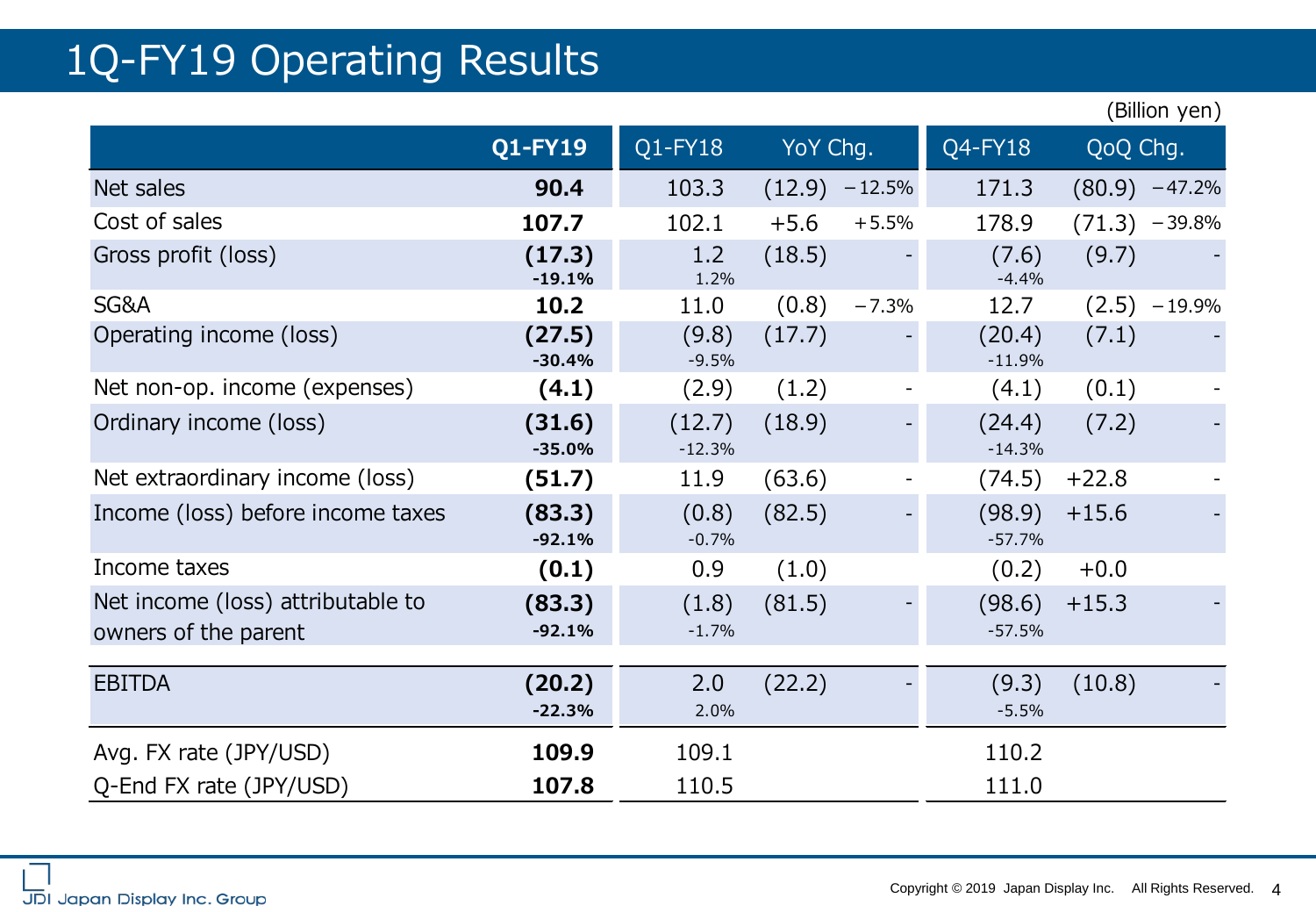### 1Q-FY19 Operating Profit Change Factors

(billion yen)

| vs. Previous year (1Q-FY18)                                                                                                     |                                        |                                                                    | vs. Previous quarter (4Q-FY18)                            |                                        |
|---------------------------------------------------------------------------------------------------------------------------------|----------------------------------------|--------------------------------------------------------------------|-----------------------------------------------------------|----------------------------------------|
| <b>Sales</b><br>103.3                                                                                                           | 90.4                                   | <b>Sales</b><br>171.3                                              |                                                           | 90.4                                   |
| (9.8)<br>$(7.2) + 5.2$<br>(16.5)                                                                                                | (27.5)<br>$+0.1 + 0.8$                 | (20.4)<br>(17.4)                                                   | $+4.8$<br>$+3.2$<br>(0.3)                                 | (27.5)<br>$+2.5$                       |
| <b>10</b><br>Shipment<br>volume &<br>Mfg.<br><b>FX</b><br>Inventory<br>fixed<br>impact<br>product<br><b>FY18</b><br>cost<br>mix | <b>1Q</b><br><b>SGA</b><br><b>FY19</b> | <b>40</b><br>Shipment<br>volume &<br>product<br><b>FY18</b><br>mix | Mfg.<br>Inventory<br><b>FX</b><br>fixed<br>impact<br>cost | <b>1Q</b><br><b>SGA</b><br><b>FY19</b> |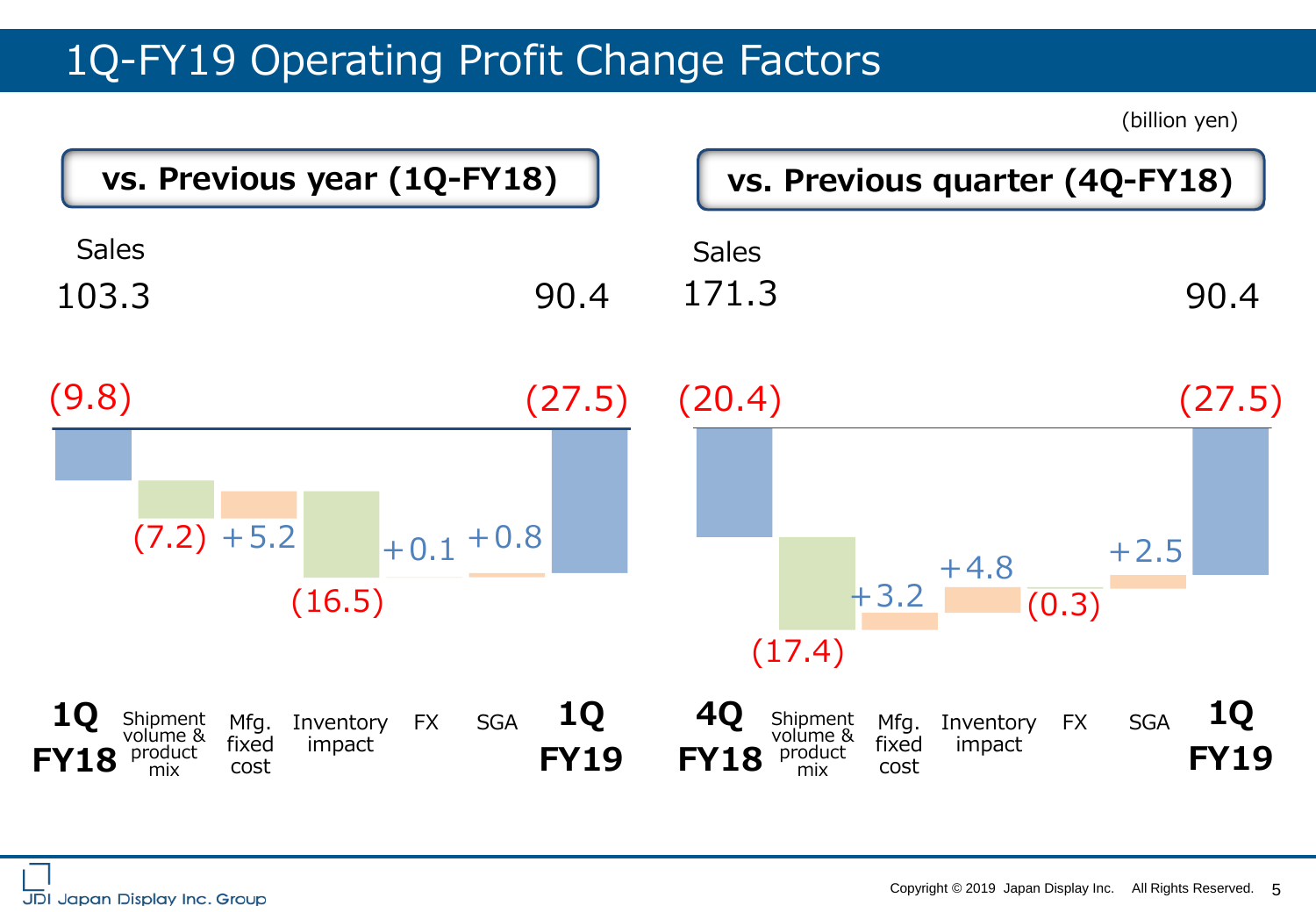|                                |          | (Billion yen) |
|--------------------------------|----------|---------------|
|                                | 6/2019   | 3/2019        |
| Cash and deposits              | 43.7     | 69.0          |
| Accounts receivable - trade    | 60.9     | 92.2          |
| Accounts receivable - other    | 40.2     | 49.7          |
| Inventories                    | 58.8     | 71.1          |
| Other                          | 8.1      | 8.9           |
| Total current assets           | 211.6    | 290.9         |
| Total non-current assets       | 198.9    | 254.5         |
| <b>Total assets</b>            | 410.5    | 545.4         |
| Accounts payable - trade       | 124.4    | 178.4         |
| Interest-bearing debt          | 208.2    | 185.8         |
| Advances received              | 93.7     | 101.9         |
| Other liabilities              | 61.4     | 72.2          |
| <b>Total liabilities</b>       | 487.8    | 538.4         |
| Total net assets               | (77.2)   | 7.0           |
| Shareholders' equity ratio     | $-19.3%$ | 0.9%          |
| Net debt                       | 164.5    | 116.9         |
| Merchandise and finished goods | 19       | 15            |
| Work in process                | 16       | 12            |
| Raw materials and supplies     | 14       | 9             |
| Days in inventory $*$          | 49       | 36            |

Days in inventory = Inventory / Cost of good sold  $x$  90 days

| (Note, unit:JPY)                                                                                                                                                                                                                                                                                                                       |  |  |
|----------------------------------------------------------------------------------------------------------------------------------------------------------------------------------------------------------------------------------------------------------------------------------------------------------------------------------------|--|--|
| Items of financial measures<br>$\cdot$ Common stocks issuance (42 bn)<br>$\cdot$ #2 CB issuance $(8 \text{ bn})$<br>$\cdot$ #3 CB issuance (30 bn)<br>$\cdot$ Pref. share issuance $(102$ bn)<br>$\cdot$ Long term borrowings fr. INCJ (50 bn)<br>· Payment in kind by JOLED stock<br>(44.7Bn, extra ordinary profit<br>approx. 20 bn) |  |  |
| Equity<br>Debt                                                                                                                                                                                                                                                                                                                         |  |  |
| Assumed to implement above financial<br>measures as of June-end '19<br>87.4 bn<br>- Net assets :<br>- Shareholders' equity ratio : 17.5%                                                                                                                                                                                               |  |  |
| Reflecting the above, net debt 164.5 bn<br>becomes net cash 24.2 bn                                                                                                                                                                                                                                                                    |  |  |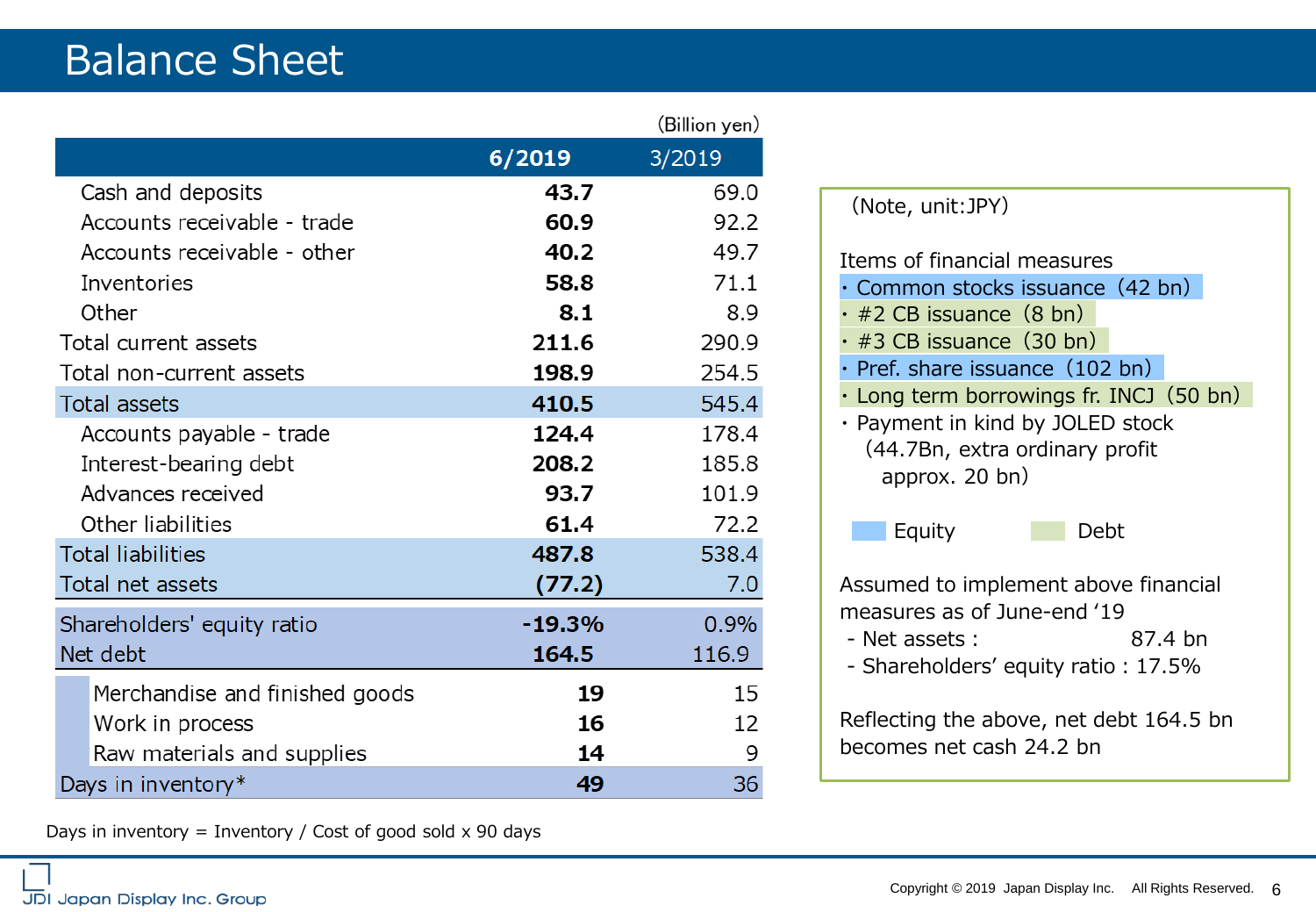|                                |         | (Billion yen) |
|--------------------------------|---------|---------------|
|                                | Q1-FY19 | Q1-FY18       |
| Income bef. income taxes       | (83.3)  | (0.8)         |
| Dep. & Amort.                  | 7.5     | 12.1          |
| Working capital                | (2.7)   | (5.3)         |
| Advances received              | (8.2)   | (7.3)         |
| Structural reform cost         | 51.7    | 0.0           |
| Other                          | (1.7)   | (23.9)        |
| CF from operating activities   | (36.7)  | (25.1)        |
| <b>Acquisitions of P&amp;E</b> | (7.1)   | (11.6)        |
| Other                          | 0.1     | 11.3          |
| CF from investing activities   | (7.0)   | (0.3)         |
| CF from financing activities   | 19.4    | 22.9          |
| Ending bal., cash & equiv.     | 43.7    | 78.9          |
| Free cash flow                 | (43.6)  | (25.4)        |

JDI Japan Display Inc. Group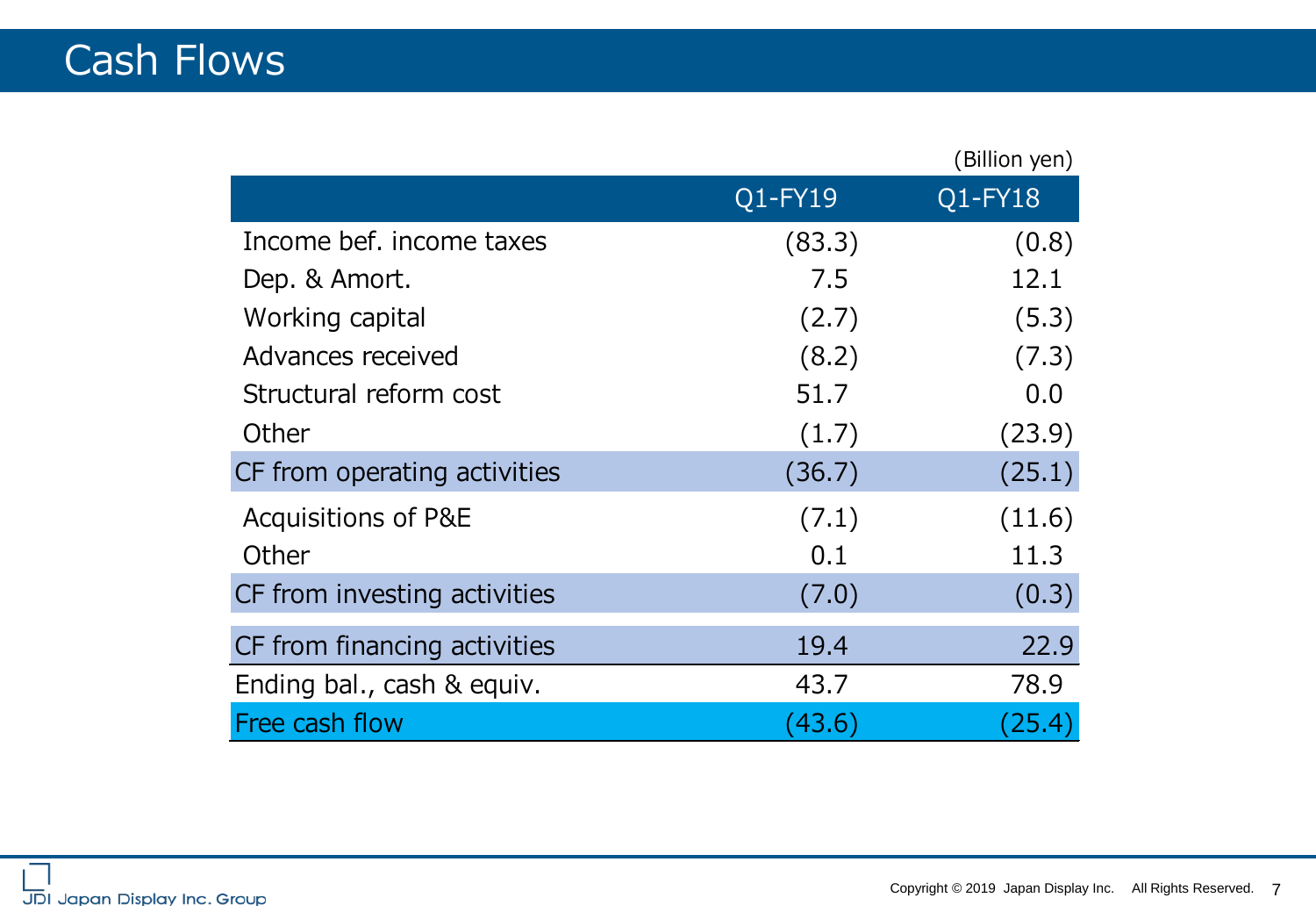### Overview of Structural Reform

#### **Estimated FY19 fixed cost reductions of ¥50bn due to impairment effects & employee reductions**

| Reform                                                                                    | Contents                                                                                                                                                                                                                                                                                                                                                           | Costs & benefits                                                                                                                                                                                                                                                                                                                                                                                                       |  |  |
|-------------------------------------------------------------------------------------------|--------------------------------------------------------------------------------------------------------------------------------------------------------------------------------------------------------------------------------------------------------------------------------------------------------------------------------------------------------------------|------------------------------------------------------------------------------------------------------------------------------------------------------------------------------------------------------------------------------------------------------------------------------------------------------------------------------------------------------------------------------------------------------------------------|--|--|
| <b>Reduction in</b><br>employees,<br>wage bill etc.                                       | <b>Personnel reductions</b><br><b>The Common</b><br>1,200 people (1) Voluntary retirement in Japan: 1,200 people<br>(retirement date: Sept. 30, 2019)<br>2 Reduce overseas sales subsidiary employees<br>by dozens<br>3 Transfer employees to affiliated JOLED<br>Reduce executive compensation, managerial<br>salaries, employee bonuses, etc.                    | Higher early retirement costs of approx. ¥9bn to<br>be recorded as extraordinary loss (Q2-FY19)<br>• Cost benefit (wage costs & personnel-related<br>costs) from workforce reductions expected to be<br>approx. ¥9bn in FY19 (approx. ¥20bn annually)                                                                                                                                                                  |  |  |
| <b>Downsizing</b><br>mobile business<br><b>Impairment of</b><br>mobile business<br>assets | Hakusan Plant suspension (July-Sep 2019):<br>$\mathbb{R}^n$<br>Depending on future customer demand<br>decide restart by end-Sept.<br>Close Mobara Plant back-end line (Sep. 2019)<br>m.<br>Disposal of mobile back-end mfg equip't<br>$\mathbb{R}^n$<br>In addition to FY18 impairment (¥75.2bn),<br>impaired assets in 1Q-FY 19 mainly Hakusan<br>Plant (¥51.4bn) | • Improve profitability by reducing mobile LCDs,<br>which have been sluggish due to the slowdown<br>in smartphone market & intensifying competition<br>• Additional impairment charges and other<br>restructuring costs recorded in Q1-FY19 as<br>business restructuring costs of ¥51.7bn<br>• Taken together with FY18 impairment,<br>depreciation in FY19 to be reduced by<br>approx. ¥20bn (approx. ¥23bn annually) |  |  |
| <b>Curve out of</b><br>mobile<br>company                                                  | Curve out mobile company and organize as a<br>subsidiary by Dec 2019<br>Consider accepting capital participation in the<br>subsidiary from business investors                                                                                                                                                                                                      | Divide up businesses with different risk profiles<br>$\bullet$<br>to ensure stability of the parent main business<br>• Clarify executive authority / responsibility for<br>business performance<br>Aim for further development of OLED at the<br>$\bullet$<br>subsidiary                                                                                                                                               |  |  |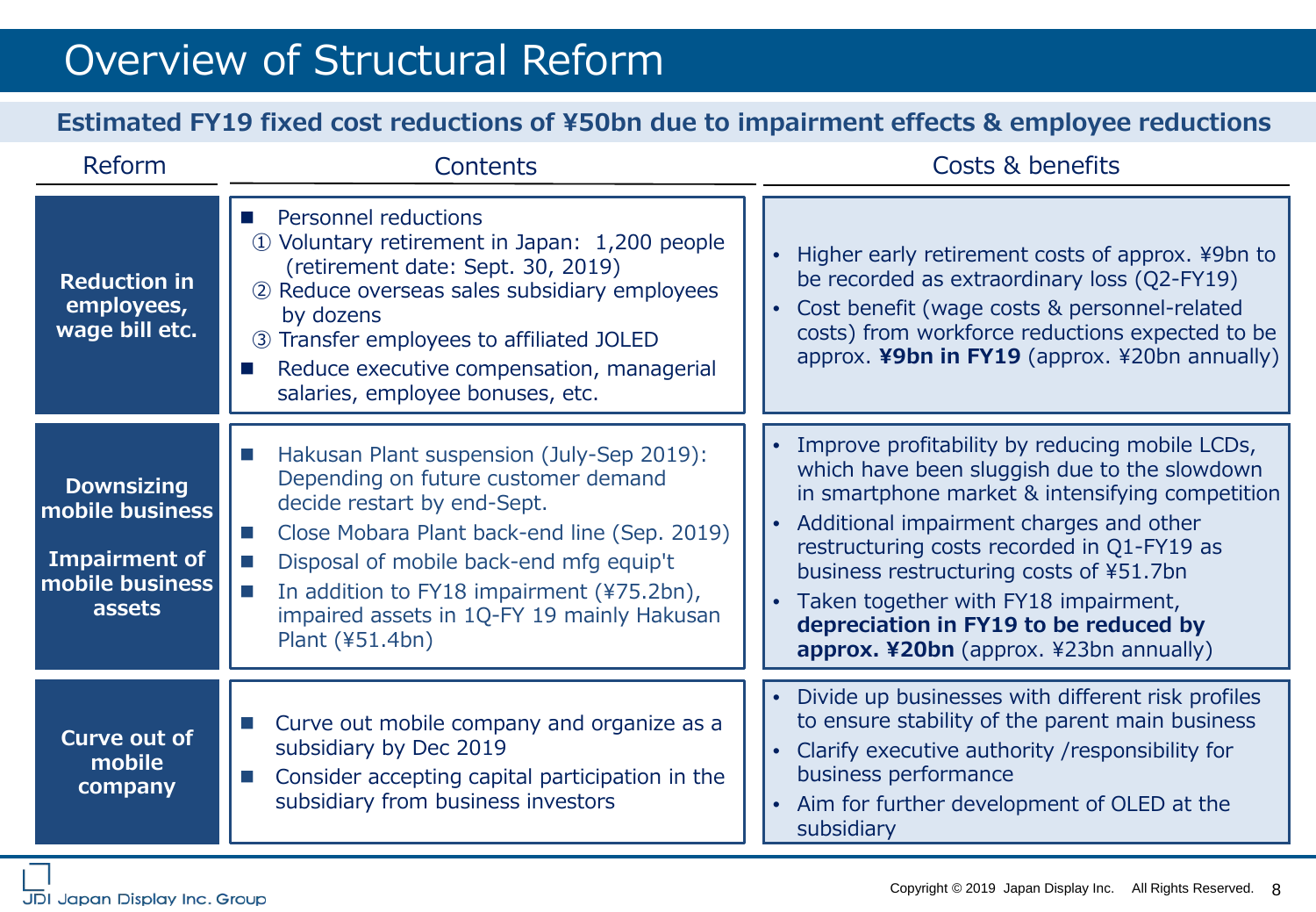### FY 2019 Guidance

- 1H-FY19 sales have upside contrary to the May 15, 2019 forecast of a "10% YoY decline" and are now expected to be unchanged YoY.
- In the 2H, sales are expected to grow HoH due to the launch of new products including OLED displays but full-year sales will likely decline YoY.
- Aim to reach profitability in the 2H through the implementation of structural reforms and the effects of asset impairment incl. additional impairment of Hakusan Plant. R&D expenses and CAPEX will also be reduced along with the decision to downsize the mobile business.
- An extraordinary general meeting of shareholders scheduled for September 27,2019 to consider an investment from Suwa and refinancing from INCJ.

|              | FY18 Act. | FY19 Est.<br>May 15 est. $\Rightarrow$ Current est. |
|--------------|-----------|-----------------------------------------------------|
| Depreciation | 45.9      | $35.0 \Rightarrow 23.0$                             |
| R&D costs    | 15.1      | $14.0 \Rightarrow 13.0$                             |
| Capex        | 45.0      | $25.0 \Rightarrow 21.0$                             |

#### **Cost estimates**

FY19 forex assumption:  $1US\$  =  $108\overline{H}$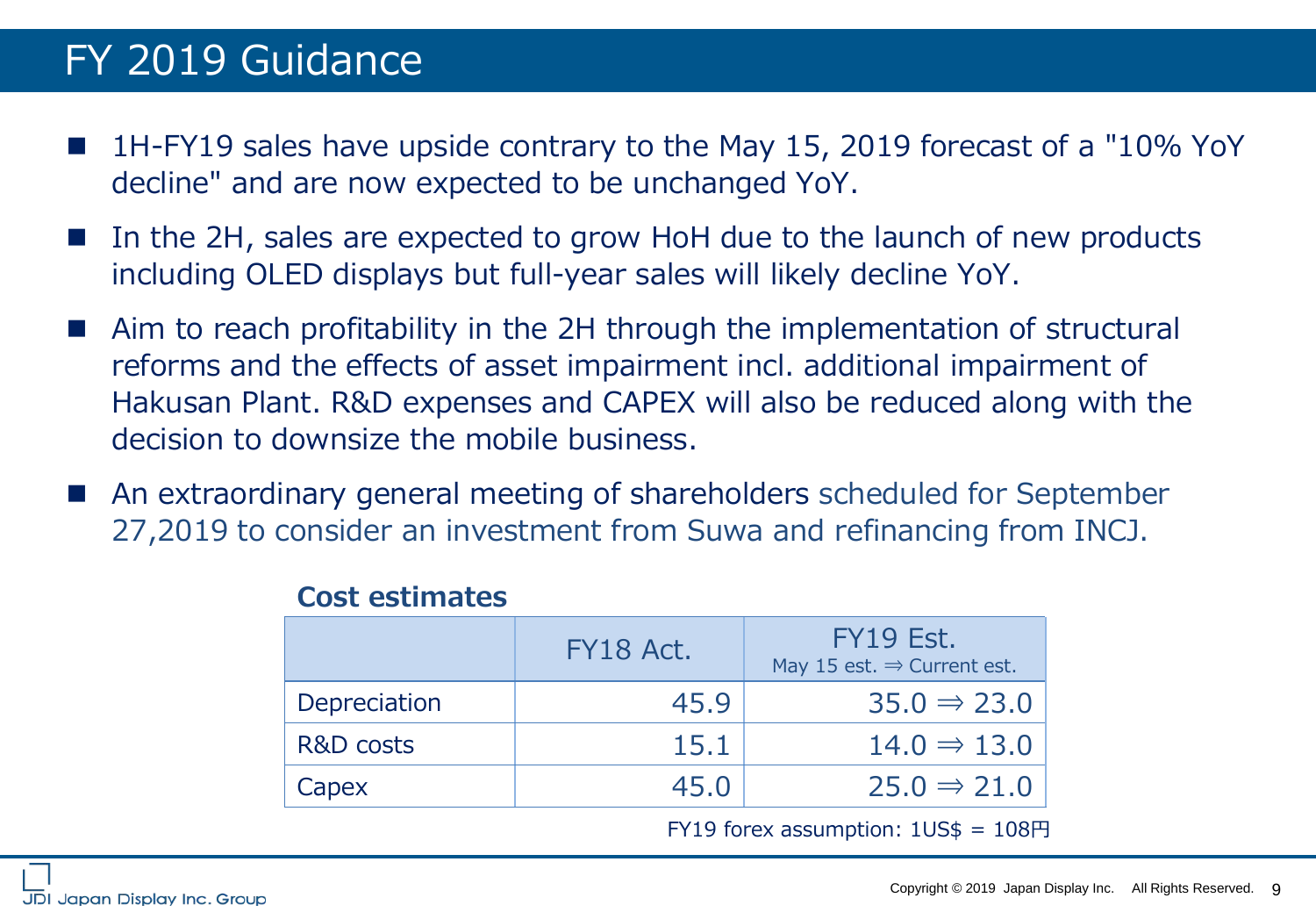## Capital Injection from Suwa & Refinancing by INCJ

#### **Capital injection from Suwa**

### **1st Closing (Note1)(¥50.0bn)**

| <b>Common</b>                                    | (1) Gross proceeds: 42.0 billion yen                                                                                                                                                                                                    |
|--------------------------------------------------|-----------------------------------------------------------------------------------------------------------------------------------------------------------------------------------------------------------------------------------------|
| <b>stock</b>                                     | (2) New shares to be issued: 840 million shares                                                                                                                                                                                         |
| (Note 2)                                         | (3) Issue price: 50 yen per share                                                                                                                                                                                                       |
| 2nd                                              | (1) Gross proceeds : $8.0$ billion yen                                                                                                                                                                                                  |
| series                                           | (2) Total no. of stock acquisition rights: 80                                                                                                                                                                                           |
| СB                                               | (3) Fully diluted new shares: 160 million shares                                                                                                                                                                                        |
| (Note 2, 3)                                      | (4) Conversion price: 50 yen per share                                                                                                                                                                                                  |
| 3rd<br><b>series</b><br><b>CB</b><br>(Note 2, 3) | (1) Gross proceeds: 30.0 billion yen<br>(2) Total no. of stock acquisition rights: 300<br>(3) Fully diluted new shares: 600 million shares<br>(4) Conversion price: 50 yen per share<br>*JDI to determine the necessity of the issuance |

\***JDI to determine the necessity of the issuance based on the funding needs** (Note 4)

Note 1. JDI and Suwa have agreed that on the later of (i) October 31, 2019, (ii) the fifth business day immediately following the day on which all the Conditions Precedent are satisfied, or (iii) any other date as JDI and Suwa separately agree, the allotment of the New Shares and the 2nd Series CBs will take place.

- Note2. (1) Common stocks and CBs above will be allotted to Suwa Investment Holdings, LLC through third-party allotment.
	- (2) Payment period: August 29, 2019 to August 28, 2020
	- (3) Completion of payment may be delayed depending on the status of Japanese/overseas government permissions & approvals.



#### Support from INCJ

- Note 3. Other conditions include the following:
	- (a) Coupon: Zero (b) Maturity date: The date after 5 years from the date of allotment of the  $2<sup>nd</sup>$  series CB  $\cdot$  (c) Exercise period: From 6 months to 5 years after the allotment.
- Note 4. Issuance is on condition that Suwa has completed raising the fund.
- Note5. Loans to meet JDI's funding needs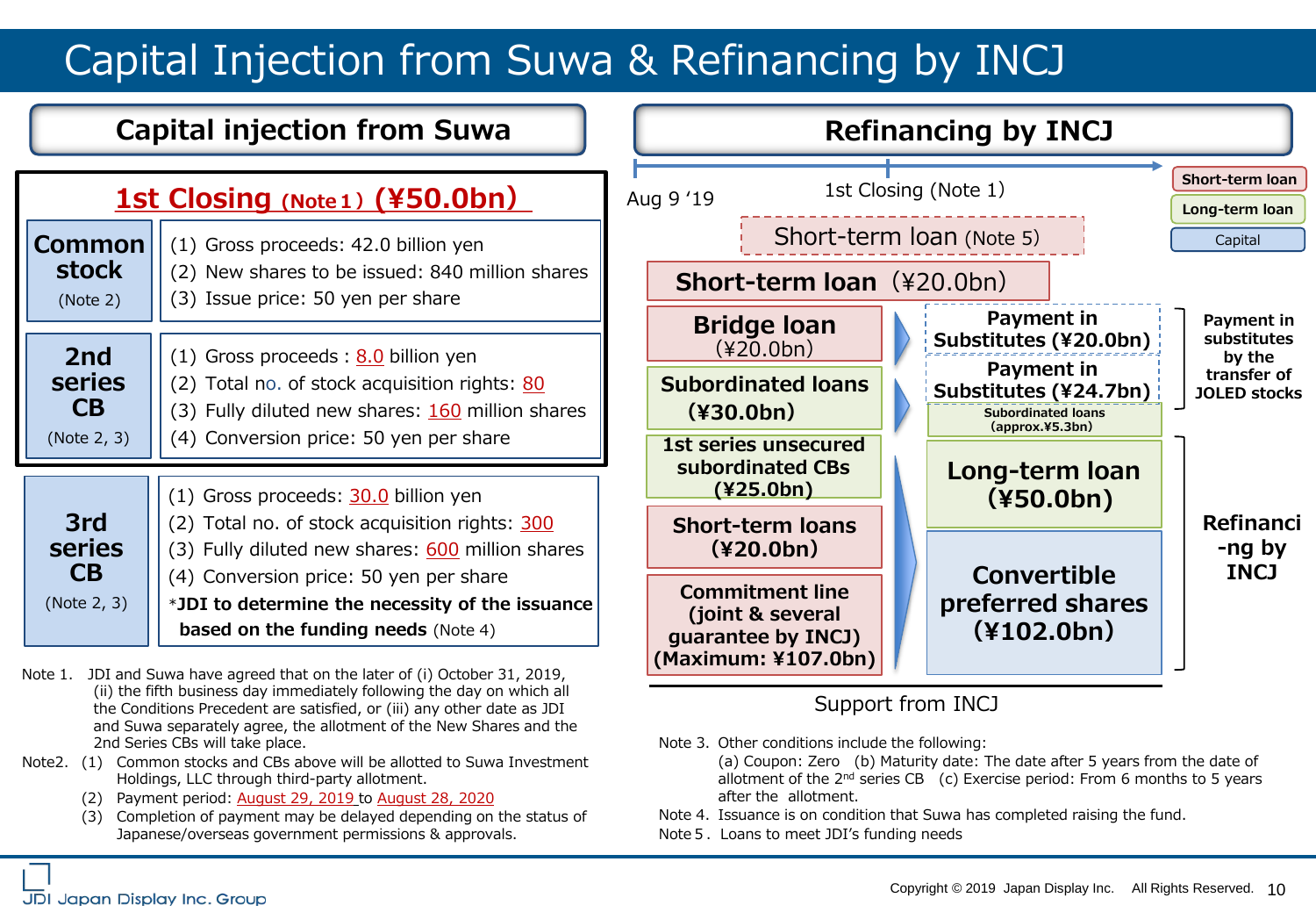#### **September 27, 2019 (plan)**

Extraordinary General Meeting of Shareholders, following agenda to be approved

- 1. Proposals relating to the Third Party Allotment and the Preferred Shares Issuance
- 2. Proposal for partial amendment to the Articles of Incorporation for the increase in the total number of authorized shares and the issuance of preferred shares
- 3. Proposal for new appointment of directors including ones to be designated by Suwa

#### 1st **Closing** (Note 1)

1st closing (the completion of payment for common stocks & 2nd series CBs) (Note 2)

Completion of refinancing by INCJ (at the same time with the 1st closing)

New management team incl. directors designated by Suwa to be formed

#### **By end of December 2019(plan)**

Carve out of in-house mobile company as a subsidiary

#### **The date as JDI and Suwa separately agree (during FY2019 - plan)**

2nd closing (the completion of payment for 3rd series CBs (Note 2,3)**※**at JDI's discretion depending on funding needs

- Note 1. 1st closing will be taken place on the date whichever comes later (i) October 31, 2019 or (ii) the fifth business day immediately following the day on which all CPs are satisfied, or be taken place on any other date as JDI and Suwa separately agree.
	- 2. The timing of the payment depends on domestic and overseas regulatory approvals.
	- 3. Under the assumption Suwa has prepared the fund.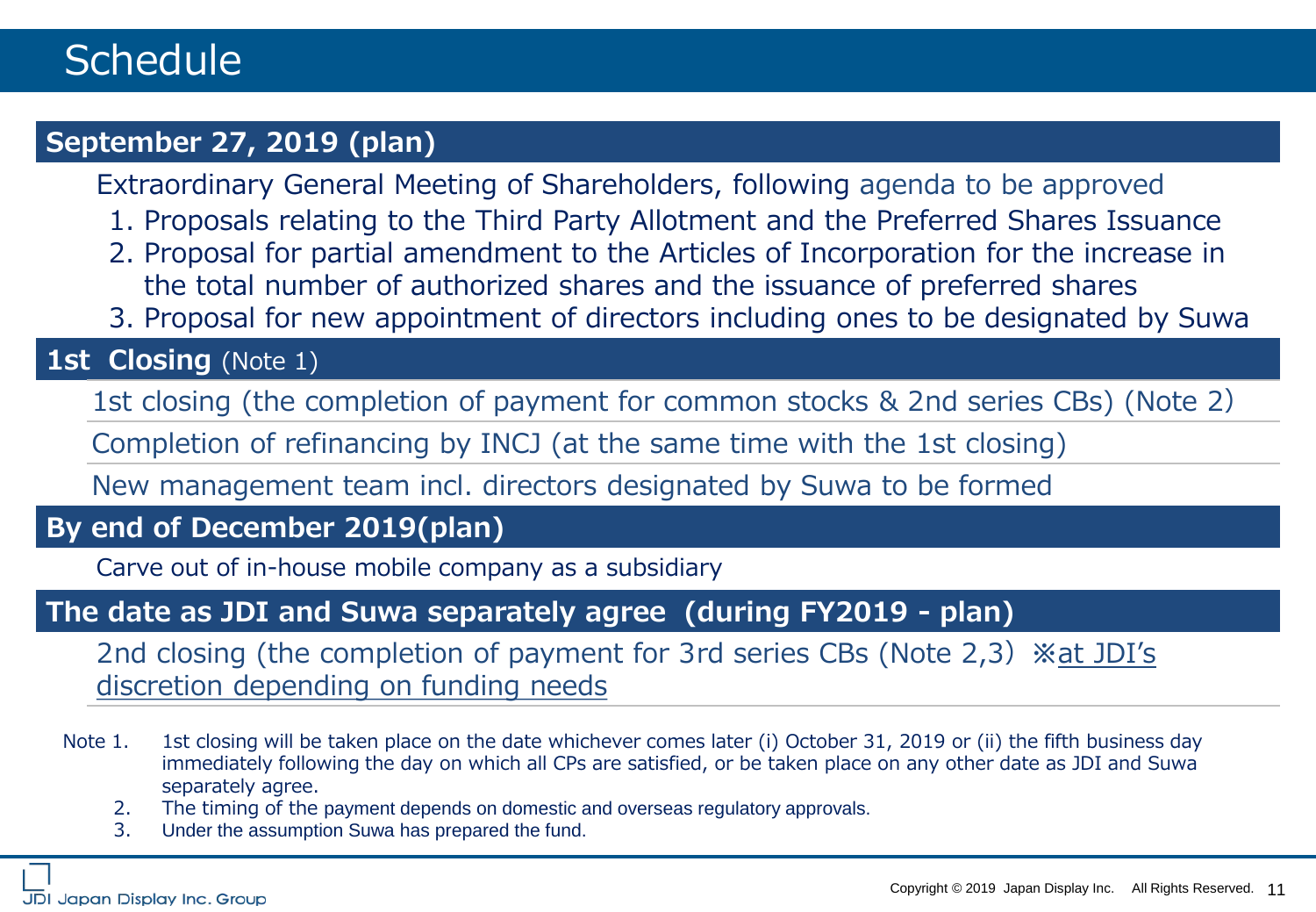# **Management Strategy**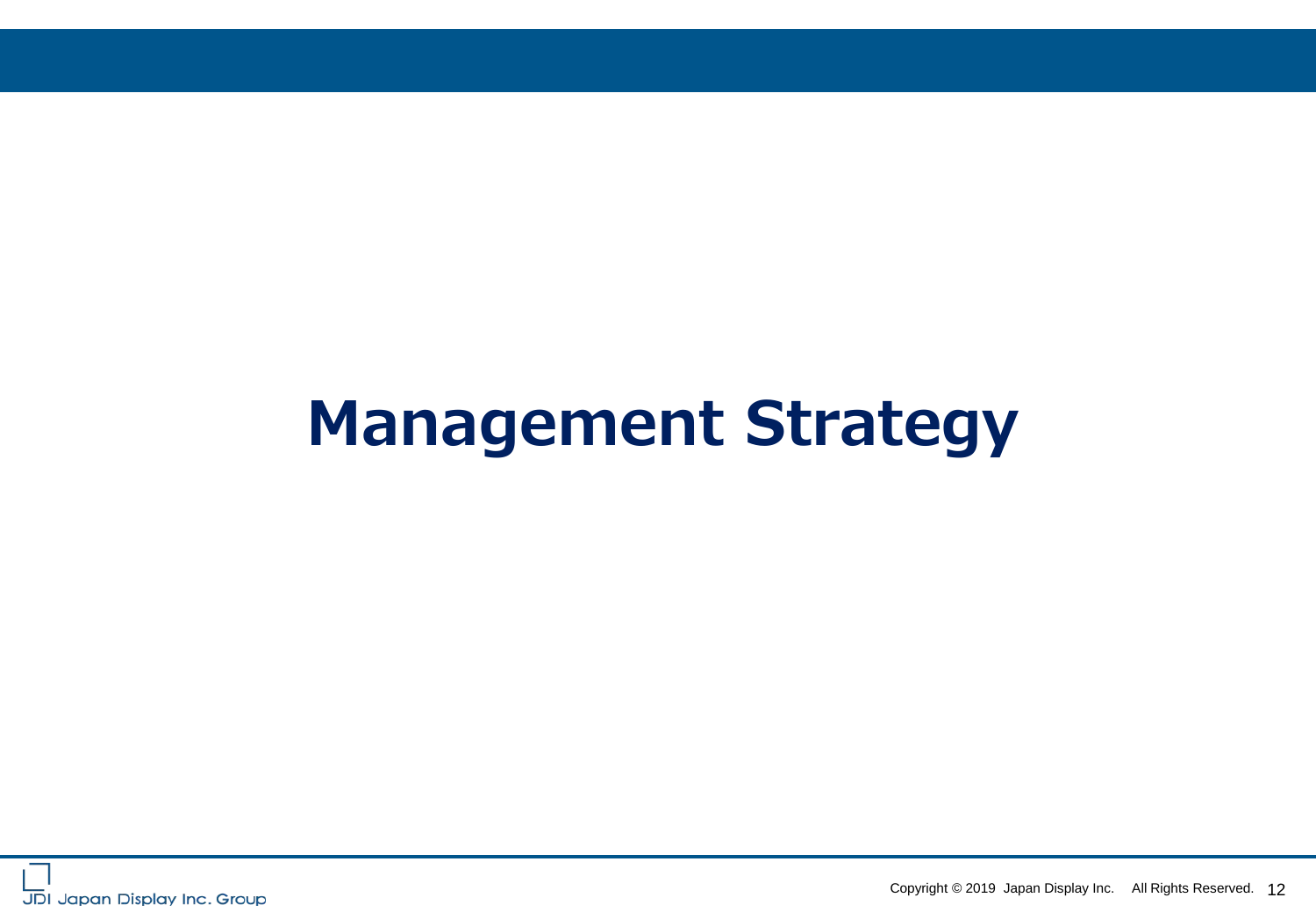### Directors after the Third-party Allotment (partial)

| <b>Name</b>                  | <b>Current Position</b>                                      |  |
|------------------------------|--------------------------------------------------------------|--|
| Takahisa Hashimoto           | Outside director                                             |  |
| Minoru Kikuoka (Note 1)      | Senior Managing Officer, CFO                                 |  |
| Nobuyuki Nakano              | Outside director,<br>Managing Executive Officer of INCJ Ltd. |  |
| Ryosuke Kuwada               | Outside director                                             |  |
| Winston Henry Lee (Note 1,2) | CEO, Suwa Investment Holdings, LLC                           |  |

Note 1. Subject to the approval at the extraordinary general meeting of shareholders

2. JDI has agreed with Suwa that the number of directors of JDI after the 1st Closing will be nine, and the number of directors designated by Suwa will be five. Mr. Winston Henry Lee is one of the director candidates designated Suwa. Remaining 4 director candidates of the board will be disclosed promptly upon decision.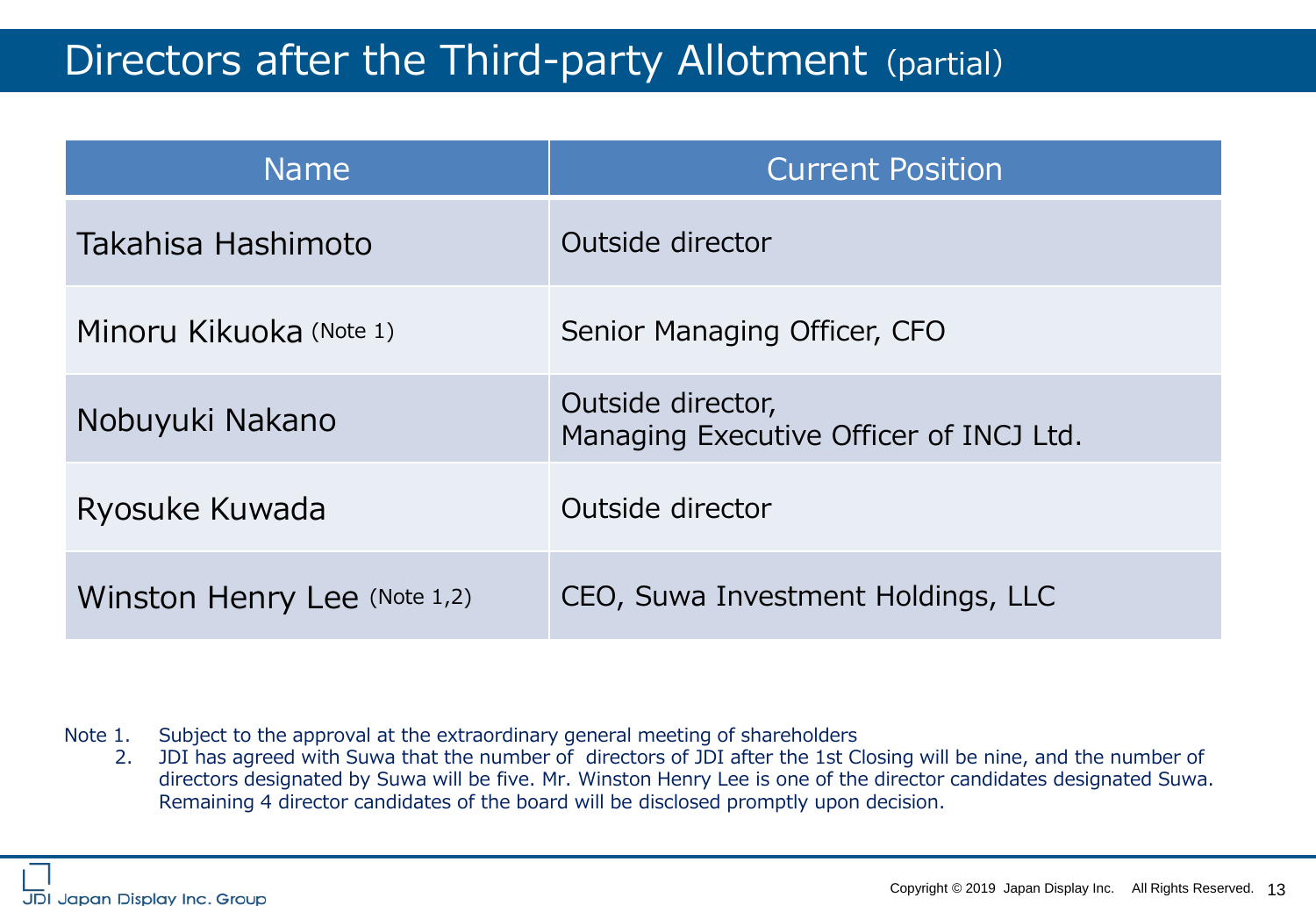### Strategy under the New Management Structure 1

### **First,**

### **Strengthen financial foundation**

- Implement capital raising and refinancing without fail
- Recover/strengthen relationship with suppliers/customers

### **Carve out mobile business**

- Curve out business with different risk profile
- Efficient allocation of limited resources
- Growth thru cooperation with important customers & strategic partner(s)

### **Complete both structural reform & alliance with Suwa**

- Leverage alliance with Suwa for speedy & flexible organization mgmt
- Reform of employee awareness and of the corporate culture to be voluntary

### **Further,**

### **Enhance business competitiveness**

- Strengthen China business (Leverage Suwa's network for auto business, etc.)
- Smooth shift to non-mobile & OLED centered business portfolio through M&A and partnership

### **Start feasibility studies for OLED JV launch**

**Stabilize business & Achieve profitable business**

### **Refer to next page**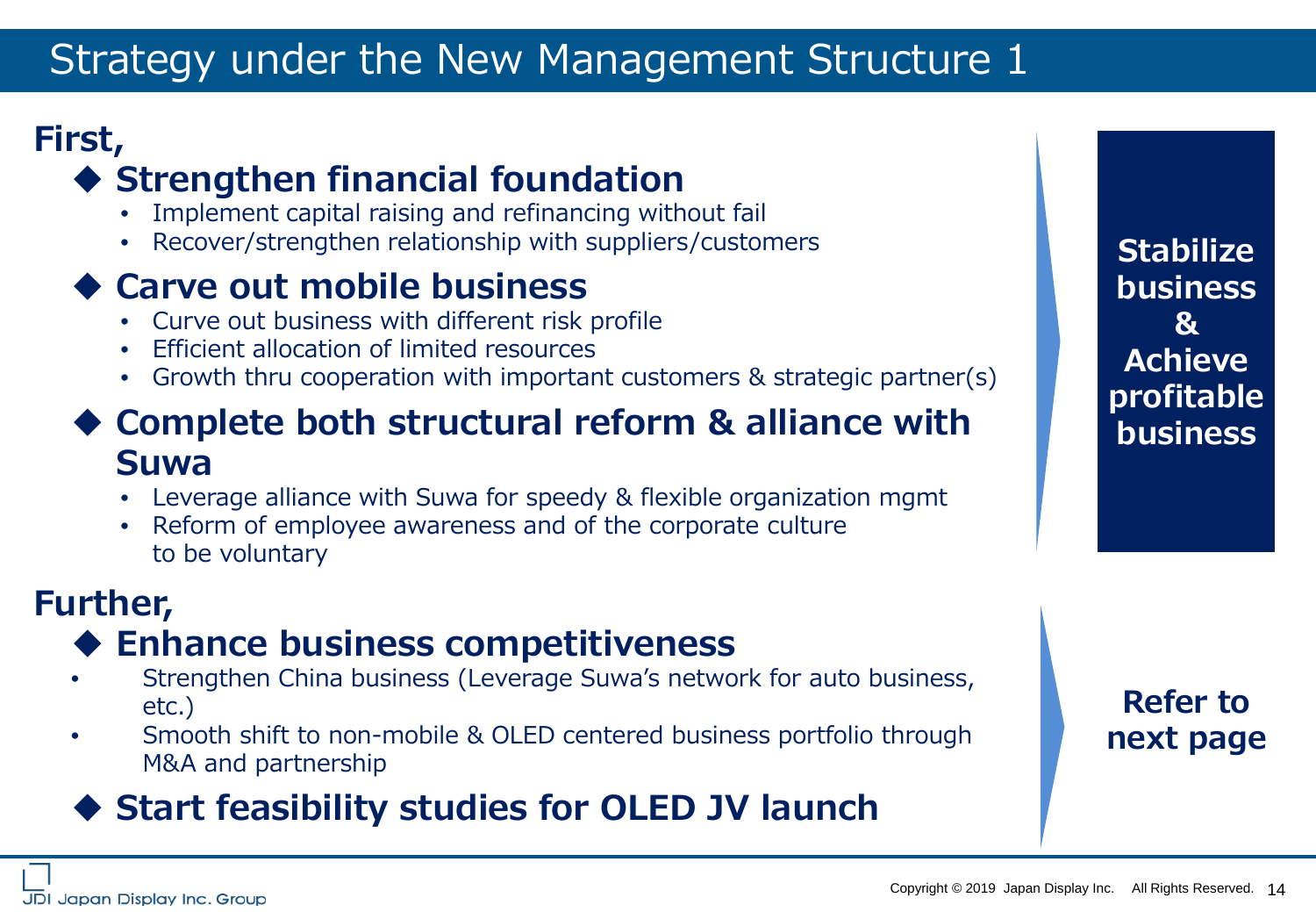### Strategy under the New Management Structure 2

### **"Enhancement of biz competitiveness & OLED Biz" lead to sustainable growth**



**⇒ Conduct regrowth scenario through structural reforms, financial enhancement and management system renewal**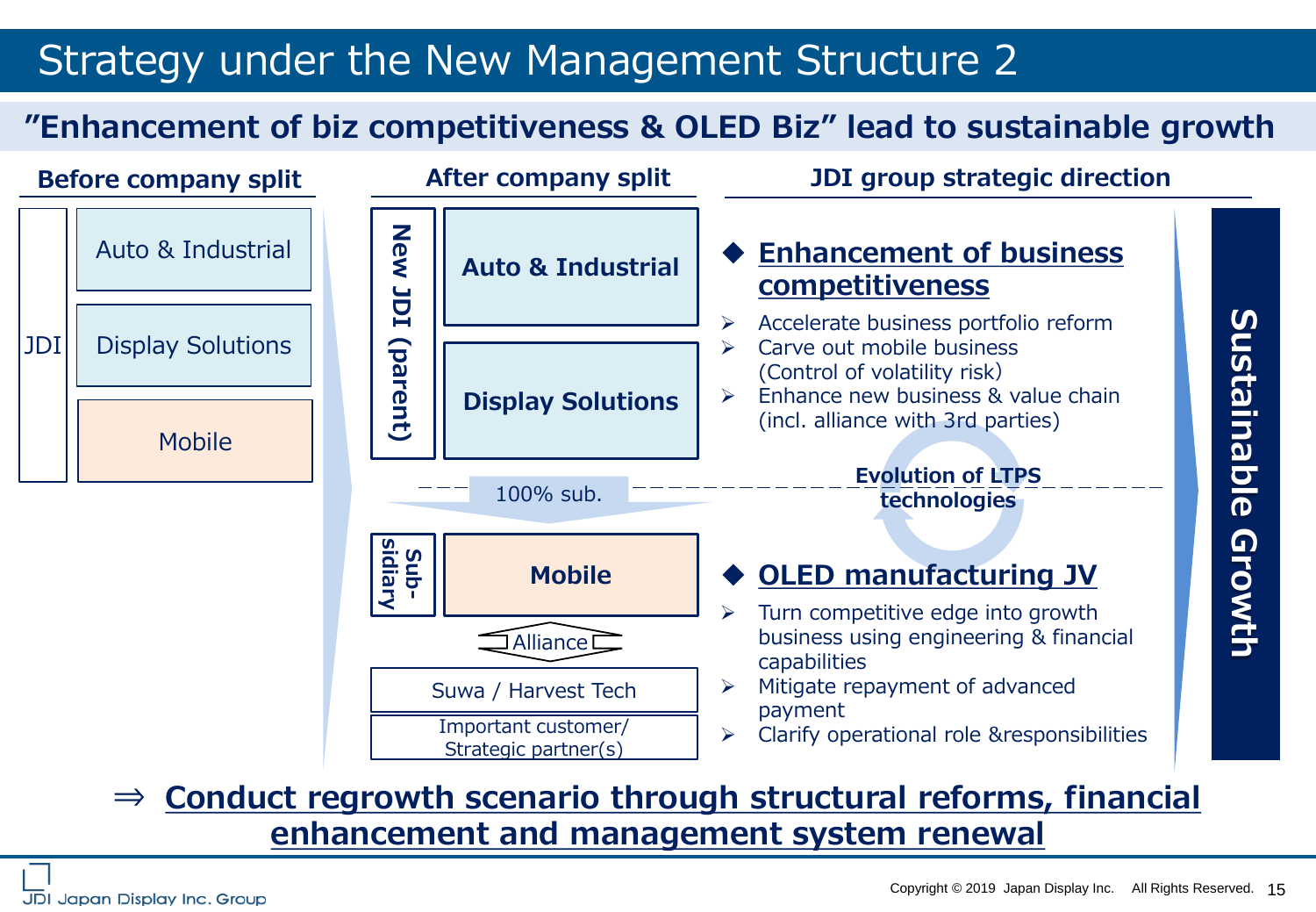#### **Announcement Regarding Suwa Investment Holdings' Amended and Restated Capital and Business Alliance with Japan Display Inc.**

Suwa Investment Holdings LLC ("Suwa") announces the execution of the Amended and Restated Capital and Business Alliance with Japan Display Inc. (TSE 6740) ("JDI") dated as of August 7, 2019.

Suwa is very pleased about the progress to date regarding our partnership with JDI. We have been impressed with the high quality of JDI staff and the deep commitment by its key stakeholders to support JDI long-term. Combining this with the synergies that Suwa and its partners would bring, we are more convinced than ever that we are not far away from a faster growing, more profitable and self-sufficient JDI.

Suwa is firmly committed to a partnership with JDI's key stakeholders and existing shareholders and lenders to transition JDI to a new period of long-term growth. Over the past several months we have worked tirelessly with JDI stakeholders to lay new foundations for long-term sustainability. As disclosed previously by JDI, the balance sheet will be fundamentally reconstructed upon closing. While JDI was previously burdened with high levels of short-term debt, most of which will be either replaced with preferred shares or long-term, low cost deferrals. Based on the current understanding of the situation, if combined with Suwa's investment, JDI shall enjoy a very healthy equity base and near-term cash flow relief which will allow for spending on new growth initiatives.

Equally important is the formulation of a powerful new technology roadmap. JDI's LTPS technology is industry leading technology and will be the bridge to an exciting new OLED strategy. Suwa will be assisting in the creation of multiple OLED capacity expansion strategies which we believe will position JDI as a global OLED leader sooner than expected while minimizing capital outlays. Our work on other important issues, such as new product development and marketing initiatives, will also be contributing to the enhancement of JDI's value.

Suwa is appreciative to JDI stakeholders, valued customers, and staff for their patience during the formation of this exciting new partnership between JDI and Suwa. We will continue to fully comply with Japanese laws, sincerely respect what has been achieved by all JDI staff and strive to honor JDI's accumulated cutting edge technology with a better future.

> Winston H. Lee Chief Executive Officer Suwa Investment Holdings, LLC